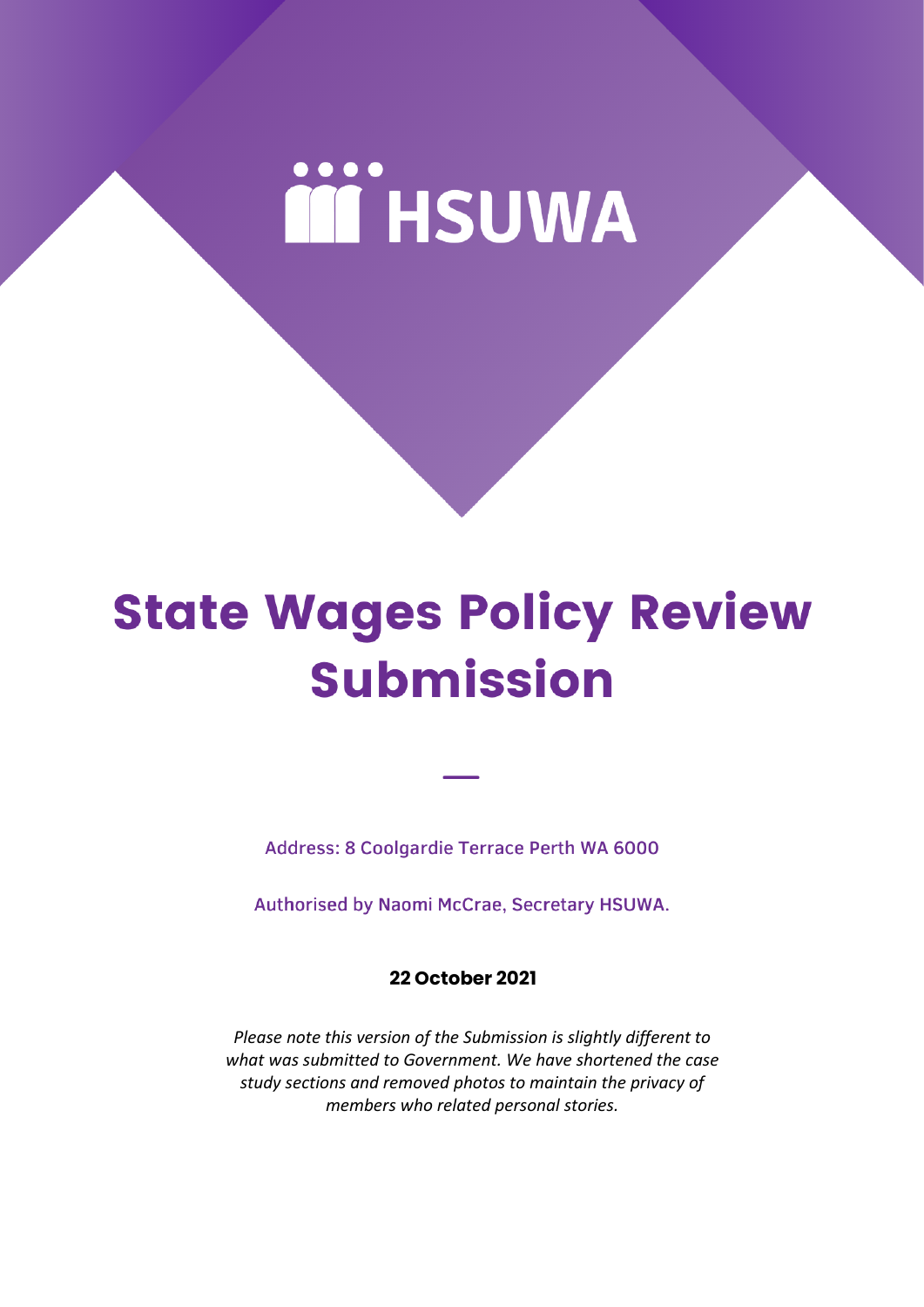

## **Table of Contents**

| Victorian Pay Comparison - Medical Scientists, Pharmacists and Psychologists  15 |
|----------------------------------------------------------------------------------|
|                                                                                  |
|                                                                                  |
|                                                                                  |
|                                                                                  |
|                                                                                  |
|                                                                                  |
|                                                                                  |
|                                                                                  |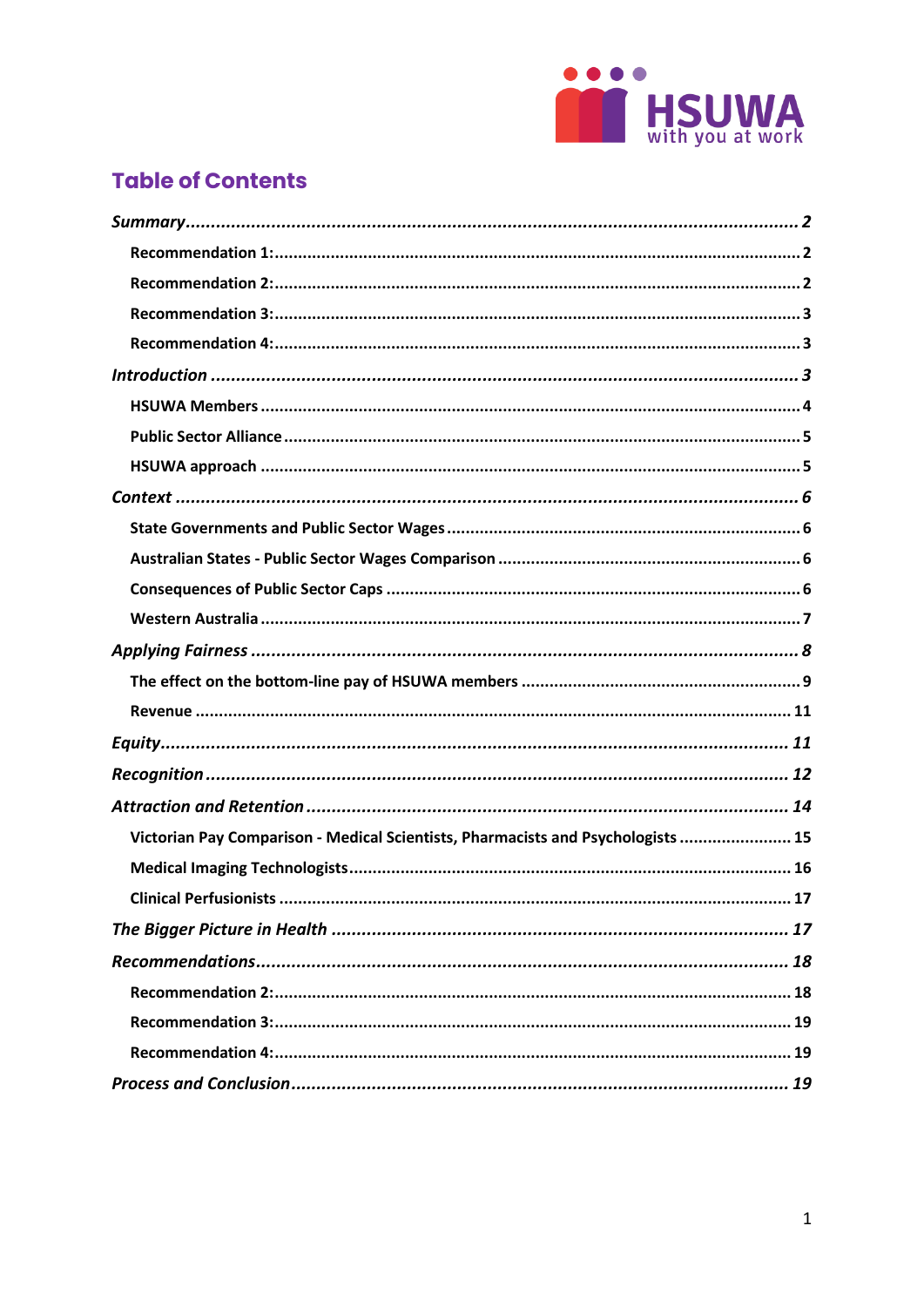

## <span id="page-2-0"></span>**Summary**

The Health Services Union of Western Australia (**HSUWA**) welcomes the State Government's (**Government**) Review of its State Wages Policy. Our dedicated members appreciate the opportunity to inform the development of a new approach to wages, which should aim to return to fairness and allow for the strengthening of our public sector health workforce.

A new approach that invests in a highly trained and committed health workforce will go a long way towards restoring the morale of a workforce that is operating under increasing demands and pressures, with no relief in sight. Without reform to the conservative economic prism within which wage increases are currently assessed, the high-quality delivery of publicly funded health services in Western Australia cannot be sustained.

HSUWA seeks a policy framework that provides for meaningful wages growth and genuine bargaining. The importance of considering fairness, equity and recognition when determining wages cannot be overstated in the current circumstances, nor the need to attract and retain valuable and skilled health workers.

#### <span id="page-2-1"></span>**Recommendation 1:**

The Government should establish a framework to determine public sector wages policy that:

- has clear aims that the policy seeks to deliver;
- identifies a range of factors for consideration (beyond bottom-line wages cost in the State Budget); and
- is revisited every two years in a process that embeds consultation with workers and their unions.

## <span id="page-2-2"></span>**Recommendation 2:**

The framework must allow for genuine bargaining by:

- not setting a wages cap (because that doesn't allow for discussion about important changes between workers and their employer);
- allowing for pay related entitlements (including classifications) to be considered and improved, independent of a headline wages figure;
- allowing for the term of an agreement to be more than two years; and
- allowing for a response to situations that are unique to members' workplaces and sectors.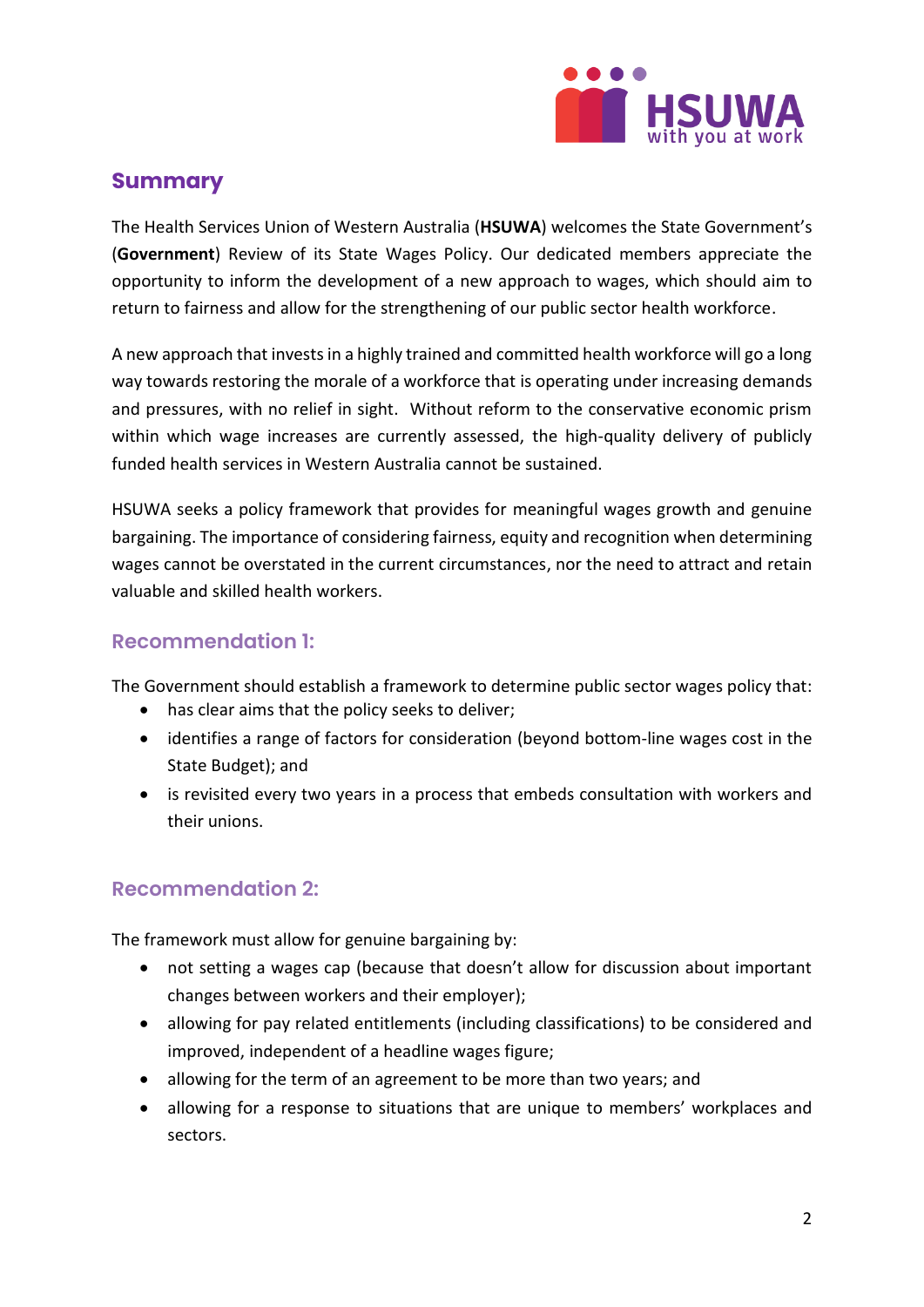

## <span id="page-3-0"></span>**Recommendation 3:**

The initial framework should aim to strengthen the WA public sector workforce. It should take into consideration factors including:

- The value of public sector workers and their role in providing essential services.
- Recognition of working conditions and safety risks, including the possibility of conditions changing - as they have in the health system since COVID-19 emerged.
- Workforce strategy and the labour market especially attraction and retention in the current climate and the hidden costs of turnover.
- The long standing and extensive contribution of the public sector workforce to budget repair and the cut to real wages experienced by most workers.
- The broad stimulus effect of wages on the local economy and supports to other parts of the economy, and the flow on effect to private sector wages and investment.
- Relevant economic indicators and forecasts, which allows consideration of budget forecasts and the wages bottom-line cost, but not to the exclusion of other factors.
- The impact to the Government's commitments in relation to social justice.

#### <span id="page-3-1"></span>**Recommendation 4:**

Given Recommendations 1 to 3, we consider there must be a wage increase of at least 4% (or \$2,500 whichever results in the higher floor), each year for the next two years and a commitment to genuine bargaining.

## <span id="page-3-2"></span>**Introduction**

HSUWA welcomes the Review as an important signal that the Government understands that public sector workers expect change. We are hopeful that the Government's willingness to consult unions will lead to the development of a fairer wages policy framework that considers the entire working environment and what is best for Western Australians beyond the annual State Budget bottom-line wages cost.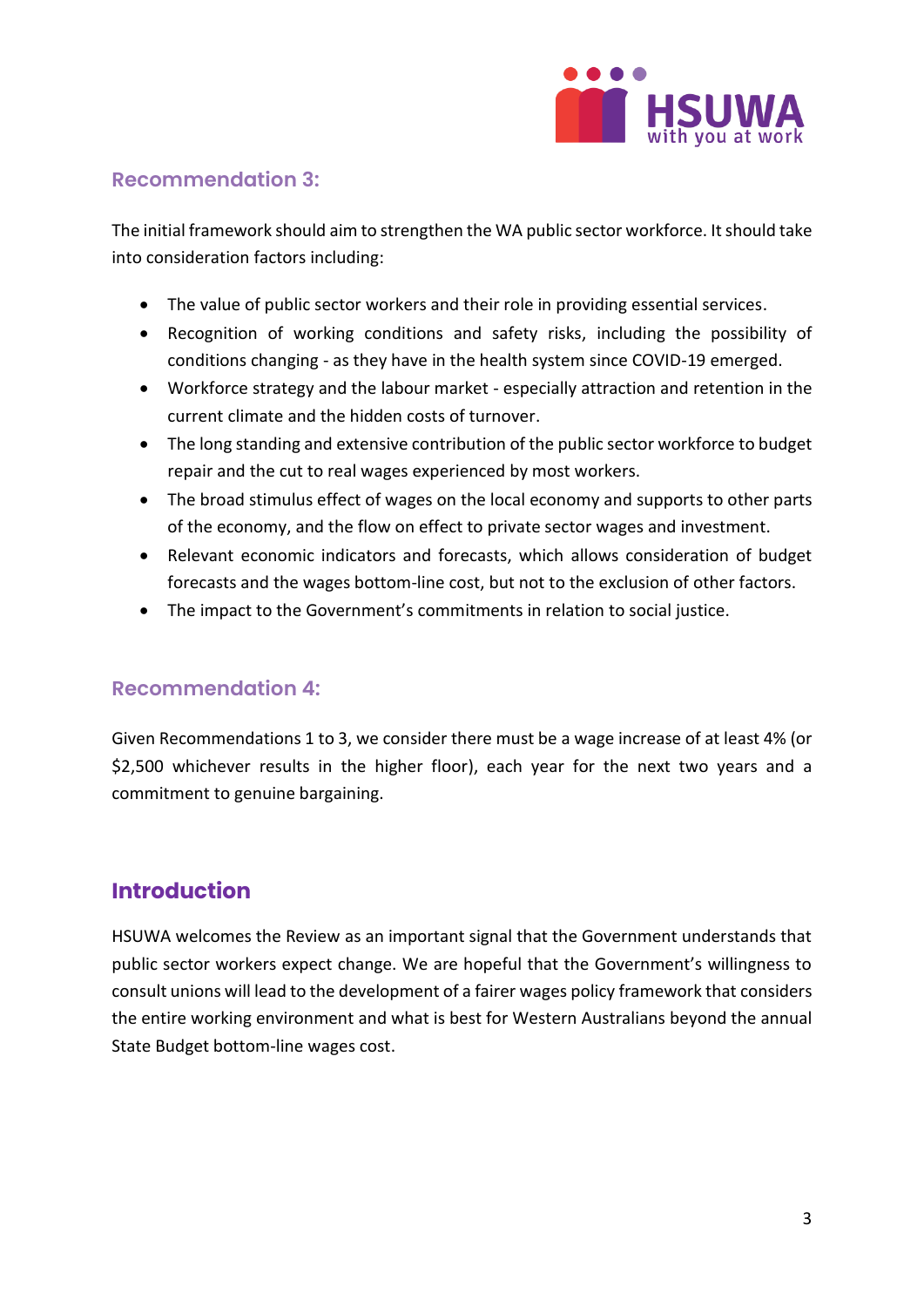

#### <span id="page-4-0"></span>**HSUWA Members**

HSUWA is a specialised union of health workers in Western Australia. HSUWA members perform the many jobs and carry the varied expertise needed to care for the community and run a complex, modern health system.

Members work in Hospitals and Health Services, Aged Care, Disability, Imaging, Pathology, Private Practices and Allied Health. Their jobs make up a significant part of the health workforce, for example Pharmacists, Clinical Psychologists, Physiotherapists, Medical Scientists and Researchers, Medical Imaging Technologists, Laboratory Technicians and Administrative roles ranging from frontline clerical services in Emergency Departments and Wards to senior management.

There are more than 18,000 public health workers covered by the HSUWA industrial agreement, the *WA Health System-HSUWA-PACTS Industrial Agreement 2020* (**HSUWA Agreement**).

This submission has been informed by the experiences of HSUWA members. The cascade of negative effects on their lives and workplaces under years of restrictive wages policy is significant. HSUWA's submission has been guided by the key principles of:

**Fairness**: Our members have borne the brunt of budget repair, which has limited their earning capacity, savings and their superannuation and reduced real wages.

**Equity**: The restrictive policy has stymied any opportunity to improve equity across different health worker entitlements.

**Recognition**: Valuing the workforce providing essential public health services in tough and unrelenting conditions.

**Attraction and Retention**: There are significant and growing problems with attraction and retention of staff amidst a growing shortage of skilled workers, the challenging working conditions in the public sector and low wage growth.

Now more than ever, the people of Western Australia need a quality public health system and a skilled workforce to run it.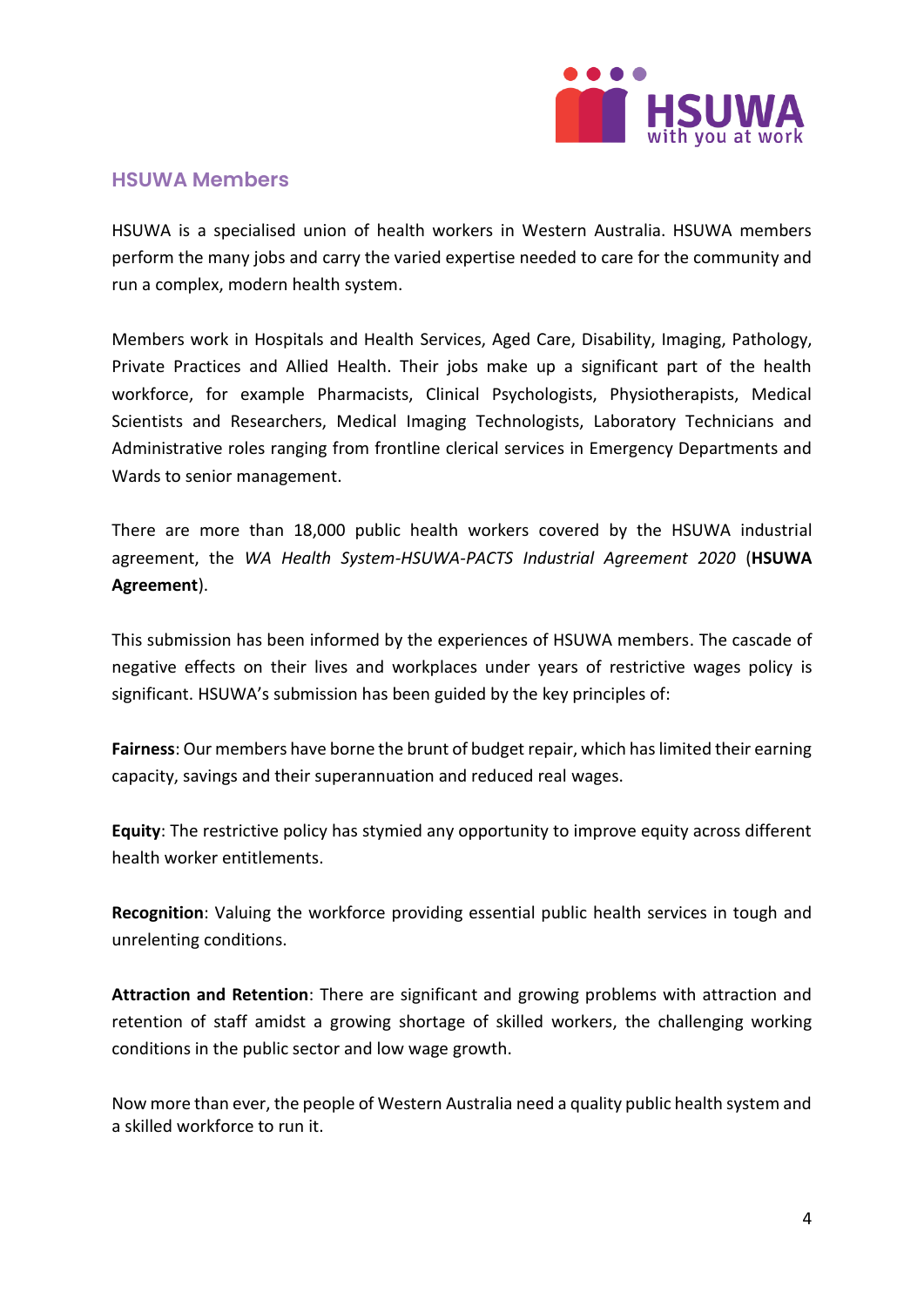

## <span id="page-5-0"></span>**Public Sector Alliance**

We have been working closely with our union partners to change and improve the Government's approach to wages. Since 2019, HSUWA has been an active participant in the Public Sector Alliance with other public sector unions affiliated to Unions WA (particularly the SSTUWA, UWU, CSA and RTBU) advocating for change. In early 2020, the Government was presented with a detailed research paper, relating to the stimulus effects of public sector state wage increases on the Western Australian economy by Ernst & Young (EY). Our members have been jointly campaigning to "scrap the cap" and calling for a return to genuine collective bargaining. We continue to work closely with our union partners in this important Review process.

## <span id="page-5-1"></span>**HSUWA approach**

At a series of large member meetings in September, HSUWA members overwhelmingly endorsed the following Resolutions to guide our approach to the Review process:

*We call on the State Government to confirm that:*

- *1. The economic review is not designed to lead to a pre-determined outcome.*
- *2. Any new wages policy allows for genuine bargaining on pay and pay related entitlements.*
- *3. Investment in the workforce is distinguished from investment in WA Health services or infrastructure improvements.*
- *4. Any outcome factors in the four years of under investment in WA health workers.*
- *5. Union members need to be involved in the review process.*

We are pleased that the Minister for Industrial Relations, Hon Stephen Dawson has confirmed that the Review is not designed to lead to a pre-determined outcome and that union members would be involved in the Review process. HSUWA members welcomed the opportunity to speak directly to Minister Dawson's and the Premier's advisors during the consultation meeting held on 5 October 2021 at HSUWA, where they shared powerful messages of how low wages outcomes impacted on the public health workforce. This submission supplements our members' verbal testimony.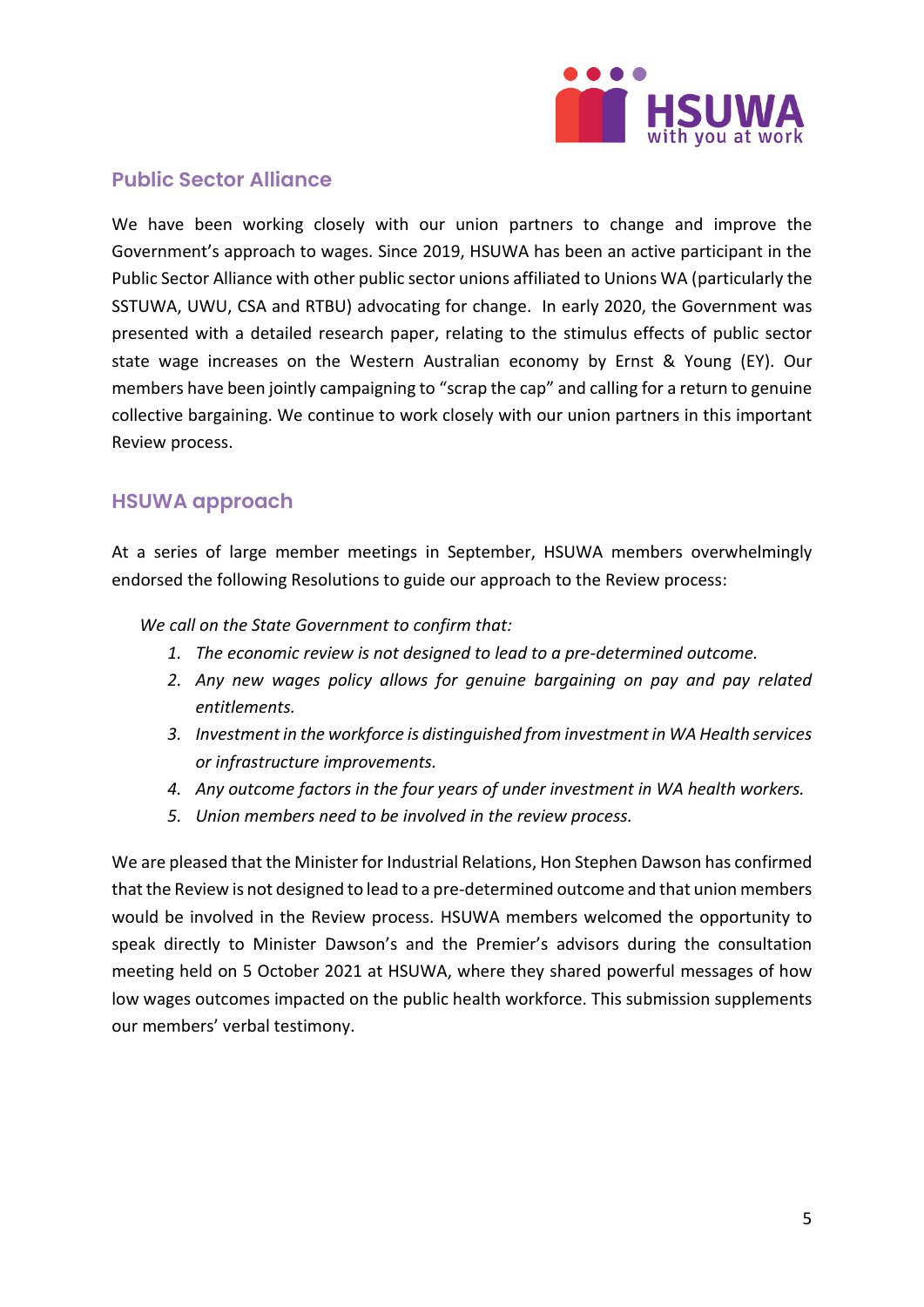

## <span id="page-6-0"></span>**Context**

## <span id="page-6-1"></span>**State Governments and Public Sector Wages**

Each State Government has a stated position on public sector wages, though the reasons and mechanisms differ considerably. While historically State Governments may have operated within policy parameters on wages (whether public or not), in recent years caps have been consistently applied.

| <b>State</b> | Current | Amount       | Comment                                                                                 |  |
|--------------|---------|--------------|-----------------------------------------------------------------------------------------|--|
| <b>NSW</b>   | 2021    | 2.5%         | 2.5% has been consistent for many years<br>A proposed reduction in 2020 was short-lived |  |
| QLD.         | 2021    | 2.5%         | There was a short-lived freeze in 2020<br>Previously 2.6%                               |  |
| <b>SA</b>    | 2019 on | 2% (approx.) | Based on "Affordable and Reasonable Salary<br>Increases"                                |  |
| TAS.         | 2020    | $2% +$       | The previous 2% cap was overcome following<br>state-wide industrial action              |  |
| <b>VIC</b>   | 2021    | 2%           | Previously 2.5% (as a floor)<br>From 2022, 1.5% with capacity for further 0.5%          |  |
| WA.          | 2017 on | \$1,000      | Previously 1.5%                                                                         |  |

## <span id="page-6-2"></span>**Australian States - Public Sector Wages Comparison**

## <span id="page-6-3"></span>**Consequences of Public Sector Caps**

Wage growth across the country is at an all-time low. Many Economists, as well as the Reserve Bank Governor, are calling out the damaging and dampening effect on economic activity arising from continued public sector wage suppression affecting millions of workers because of political sensitivities.

Austerity measures solely focused on wage suppression are not a prudent budget measure, because they undermine confidence, growth and the resilience of the overall economy.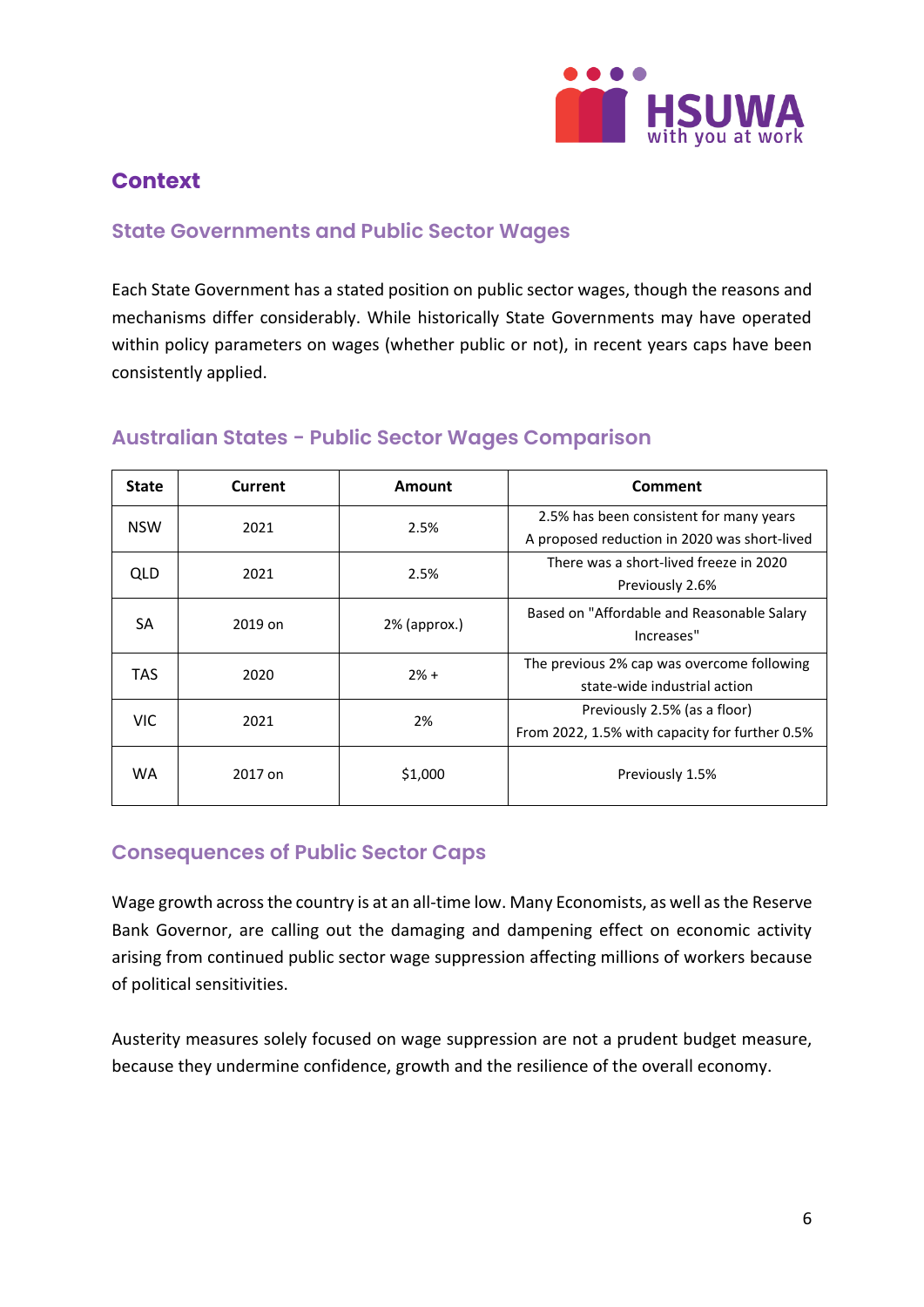

## <span id="page-7-0"></span>**Western Australia**

What is particularly concerning in Western Australia is how long and low the wages caps have been applied, and their sole focus on the State Budget bottom-line. WA has had the most restrictive caps and the lowest public sector wages growth in Australia in 2020-2021 at 0.94%.

In 2015, the Liberal Government introduced a wages cap of 1.5%. This was also in a context of rounds of redundancies, hiring freezes and privatisation. The new Midland Hospital was privatised while the new flagship Fiona Stanley Hospital, included thousands of privatised jobs by contracting Serco and other lesser-known companies like GenesisCare. Following this historic attack on the public health system, HSUWA members supported the new Labor Government and our members were prepared to continue to play their role in budget repair.

In 2017, the incoming Labor Government announced a range of measures to deal with budget repair in response to the growing State deficit and debt levels. The only measure not implemented was the increase to gold royalties expected to raise nearly \$400 million in revenue. The most significant measure was the introduction of a public sector wages cap of \$1,000, with the reasoning:

*"The new public sector wages policy reflects the reality of WA's economic circumstances, with real wages actually going backwards in the private sector. The new policy provides fairness across the whole public sector." (Treasury 2017)*

In 2019 it was slightly updated, continuing the cap but allowing for some capacity to bargain in relation to conditions. Overall, this meant the pay increases for the 18,000 HSUWA covered public health employees over the past six years have been:

| $\bullet$ 1 July 2016 - 1.5% | $\bullet$ 1 July 2018 - \$1,000 | $\bullet$ 1 July 2020 - \$1,000 |
|------------------------------|---------------------------------|---------------------------------|
| $\bullet$ 1 July 2017 - 1.5% | $\bullet$ 1 July 2019 - \$1,000 | $\bullet$ 1 July 2021 - \$1,000 |

HSUWA was able to bargain some better conditions over that period (noting some applied across the whole public sector), however the wages policy setting meant that important matters dealing with fairness, equity, recognition and attraction and retention have not been dealt with.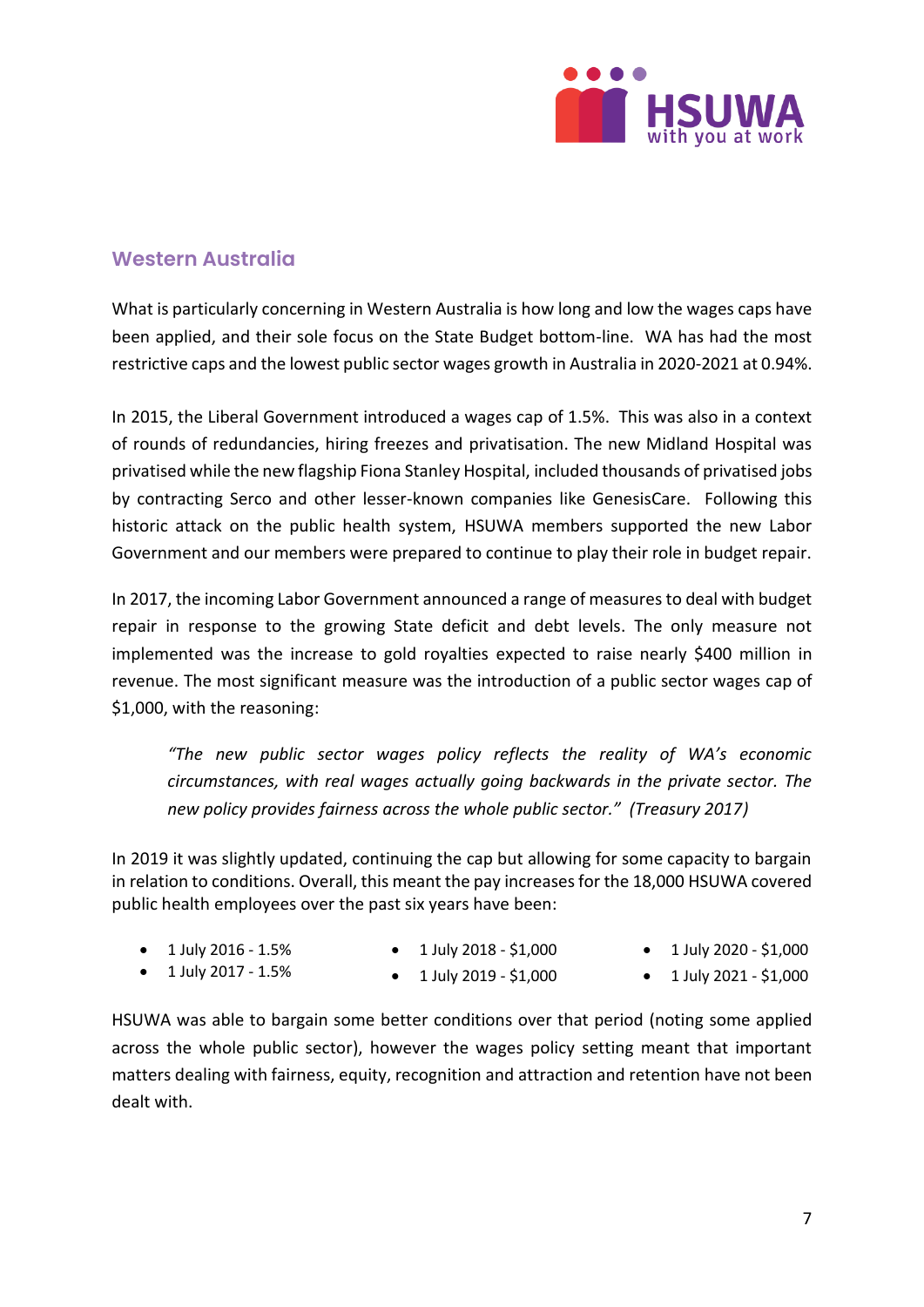

The lack of flexibility within the wages policy to genuinely bargain to address important issues for staff has significantly contributed to the current low morale and serious concerns about ability to speak up and advocate for a quality public health system.

A policy aimed solely at one measure may only be considered successful against that one measure. However, there is a long tail in the hidden costs arising from an unanticipated cascade of negative effects on the public health workforce, their work environment and capacity to deliver services. The Government's fiscal achievement risks being undermined without this being recognised and addressed.

With a budget surplus now achieved, the Government has announced the focus on fiscal discipline remains Government priority. In the 2021/22 State Budget, we note:

- the stated financial target to "*maintain a net operating surplus for the general government sector on average over the forward estimates period";*
- the operating surpluses forecast across the remainder of the forward estimates are well over \$1 billion each year (over \$2.5 billion in 2023/24); and
- the Government is likely to have had a greater headline surplus this financial year beyond \$5.8 billion.

Now that policy aim has been achieved, it is timely to consider what principles should apply to future policy.

## <span id="page-8-0"></span>**Applying Fairness**

While the Government achieved its goal, public sector workers are financially worse off. A new approach under a more considered policy framework must recognise their contribution.

## "What are health workers actually worth to you?"

**HSUWA Member Question**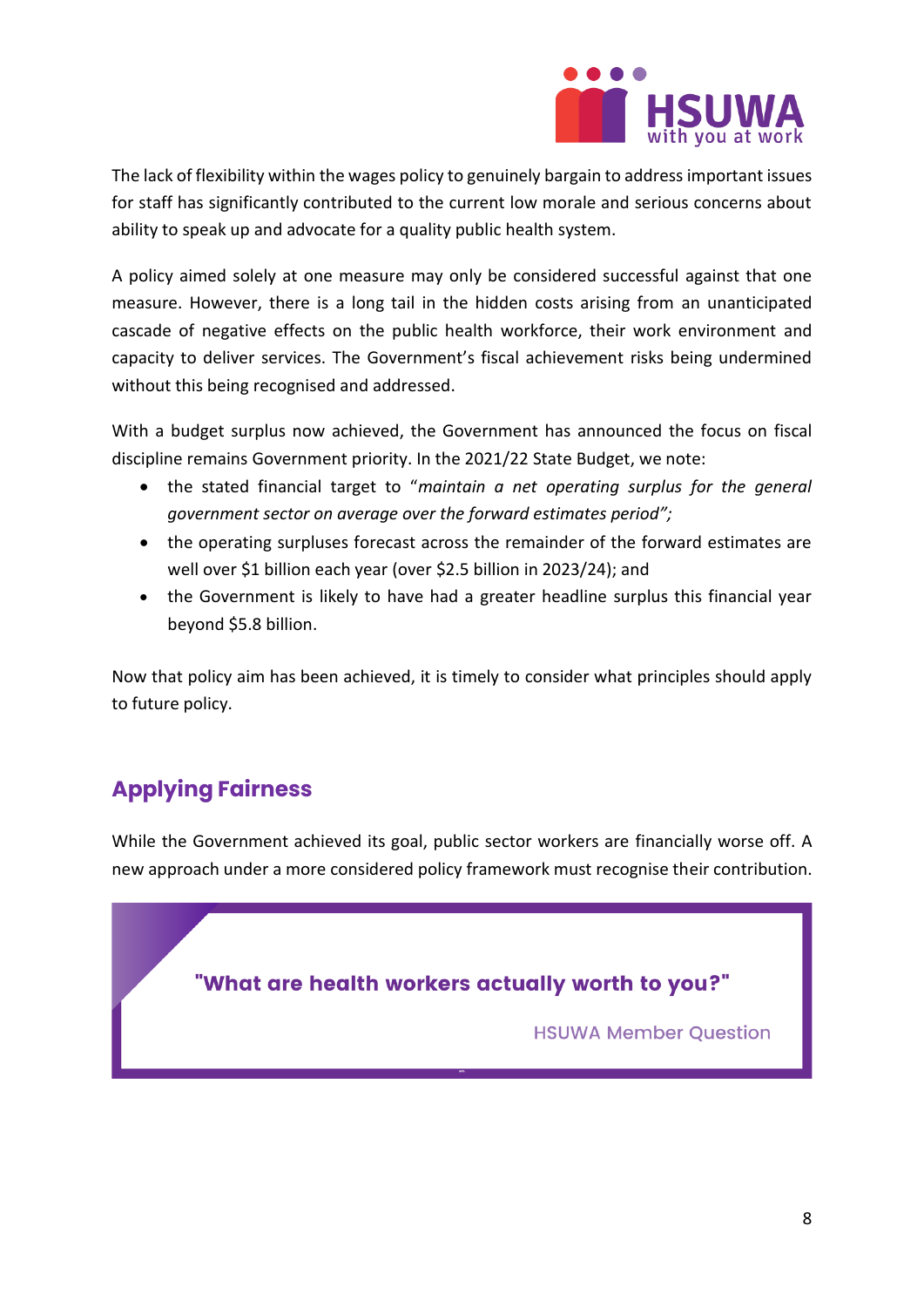

## <span id="page-9-0"></span>**The effect on the bottom-line pay of HSUWA members**

To illustrate the real-world effect of the \$1,000 wages cap on HSUWA members, we present two scenarios:

1. Under the HSUWA Agreement, there are 14 General Division Classifications, G1 to G14. We show analysis below of the effect of the wages cap on a G5.3. This is a member employed at G5, who has had three or more years of service at that level. The roles of members employed at G5.3 include Clerical Coordinators, Senior Finance Officers, Anaesthetic Technicians and Bio Engineering Technicians.

If paid at Perth CPI instead of the \$1,000 wages cap over the past four years, a member at G5.3 today would be paid an additional **\$2,189 or 2.48% more**. If paid a 2.5% increase, as other States have done, the annual salary would be an additional **\$4,738 or 5.37%** more. We estimate at least \$450 less superannuation contributions were paid over that period (under a 2.5% increase) which will reduce retirement savings due to the compounding effect.



2. Under the Professional Division (and Specified Callings) section of the HSUWA Agreement, there are 9 classifications, P1 to P9. We show below the effect of the wages cap on a HSUWA member employed at P2 with two years of experience at that level – a P2.2. The roles of members employed at P2.2 include Senior Physiotherapists, Occupational Therapists and Social Workers, Ultrasonographers, early career Clinical Psychologists, Senior Medical Scientists and Senior Radiation Therapists and Medical Imaging Technologists (Radiographers).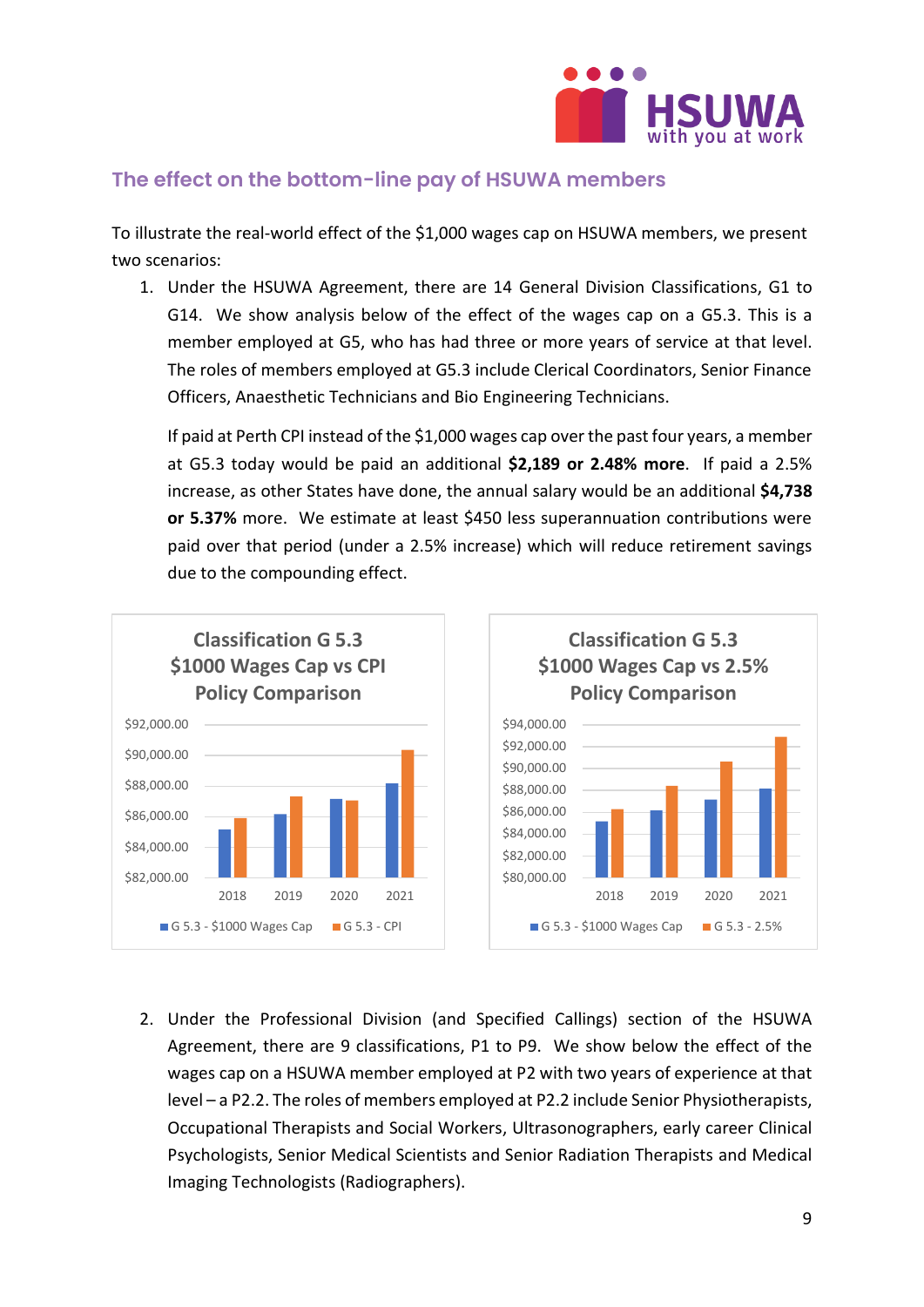

If paid at Perth CPI instead of the \$1,000 wages cap over the past four years, a member at P2.2 today would be paid an additional **\$3,726 or 3.42% more**. If paid a 2.5% increase, as other States have done, the annual salary would be an additional **\$6,908 or 6.33%** more. We estimate at least \$656 less superannuation contributions were paid over that period (under a 2.5% increase) which will reduce retirement savings due to the compounding effect.



With the proportion of women in the public sector at 72.7% (March 2020), wages policy has, albeit unintentionally, targeted a largely female workforce, compounding a very well documented and serious problem in the superannuation balances of women, particularly older women. WA has the largest gender pay gap in the country, and the Government should be proactively taking steps to eradicate it. Regrettably the effect of the wages policy has been to undermine the Government's social and economic objectives of reducing gender inequality. The HSUWA agrees with the detailed submissions on the role of wages policy in the gender pay gap by both Unions WA and the CPSU/CSA.

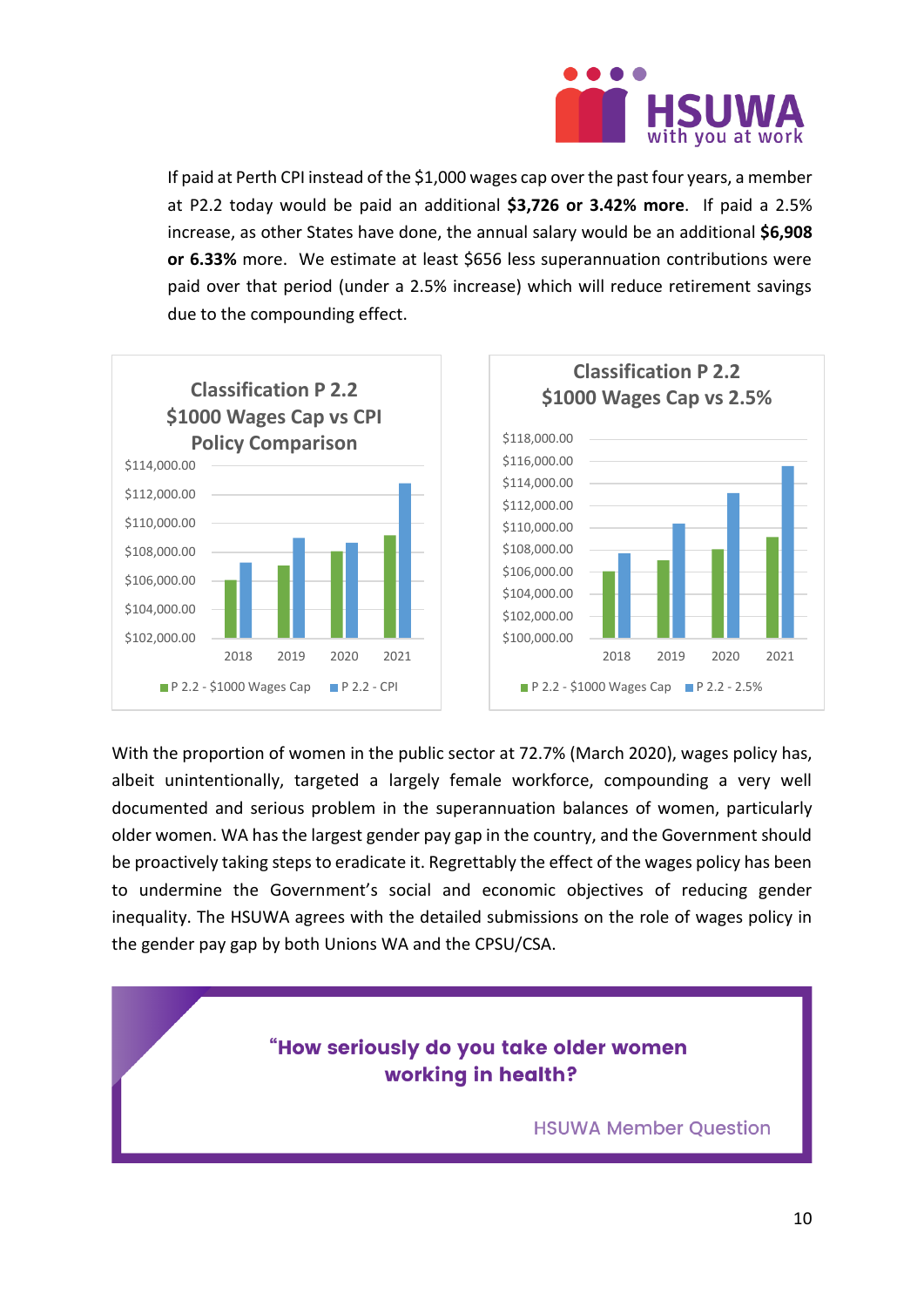

#### <span id="page-11-0"></span>**Revenue**

While there has been an understandable focus on expenditure in the State Budget, we note the reaction from the WA gold industry in 2017 meant they never participated in budget repair, while the years since has seen the price of gold soar and big profits for mining companies. Similarly, the price of iron ore, while unpredictable, has delivered huge windfalls not only to the Government but to a handful of individuals and mostly foreign-owned companies.

There is a question of social equity where obscene wealth is acquired by a few, from the sale of our State's resources. The benefits of our resources should flow more equitably to the Western Australian community. In accordance with Labor's enduring value of fairness and to govern "in the broader interests of all, not in the sectional interests of a few" and its stated principle of "providing a fair distribution of the benefits of the state's economy" we think a reassessment of the distribution of the State's mining wealth is needed if the Government wants to continue to prioritise an operational surplus in the annual budget.

## <span id="page-11-1"></span>**Equity**

The current wages policy has effectively shut down the opportunity to improve equity amongst different parts of the health workforce. This has some practical and troubling consequences for both individual HSUWA members, as well as the morale of entire cohorts of critical health workers.

For example, in a hospital there are HSUWA members, such as Medical Imaging Technologists and Anaesthetic Technicians working side by side with doctors and nurses, providing critical comprehensive care for patients. The HSUWA member is paid a lower shift penalty despite working alongside the same teams at 2am in the morning. HSUWA members performing extensive shift work or required to remain 'on call' also receive less leave. When a member Pharmacist is 'on call', they will receive an 'on call' allowance but are not paid for performing work unless they physically return to the hospital. This often results in hours of unpaid overtime.

Patients understand the critical work of our members when they provide care. But the wages policy hasn't allowed for changes needed to make sure the work of our members is as valued as other staff caring for the same patients. It has also impeded a proper response to changed conditions, risks and increased responsibilities.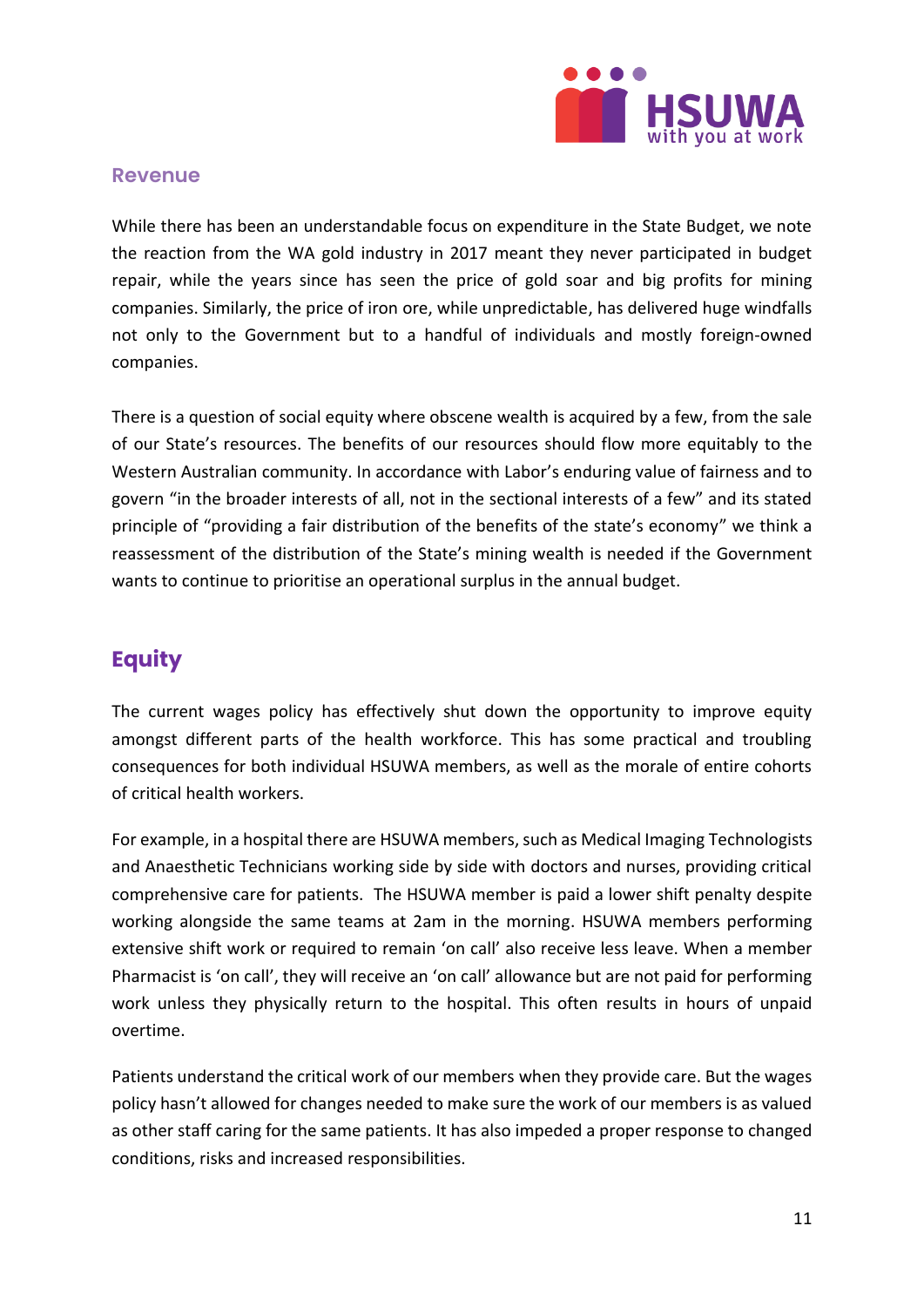

#### CASE STUDY Anaesthetic Technicians

- Anaesthetic Technicians at Sir Charles Gairdner Hospital staff the 14 theatres and 7 outside areas at the facility.
- 2 new theatres were built at Sir Charles Gairdner Hospital, taking the total number from 12 to 14, with no increase in FTE. 10 additional people are required to staff these 2 theatres every shift, but these have been stretched from the existing staff pool.

"A doctor or a nurse is just as tired as us in two in the morning."

## <span id="page-12-0"></span>**Recognition**

The first two years of the Government's wages policy in 2018 and 2019 were a challenge. Not only were essential costs of living rising, but workloads were getting ever heavier and the health system was coming under significant stress. Then in early 2020, the pandemic arrived. A system that was already stretched was asked to be ready to respond to a generational challenge. And when asked, workers stood up and rose to the challenge. HSUWA members were heavily involved in the COVID response, from clinical planning, to contact tracing to data analysis to testing.

Those who weren't directly involved in the COVID response experienced an initial decrease in demand while people put off accessing health care, quickly followed by an unceasing and even greater demand.

#### CASE STUDY Laboratory Assistant

- In a team that is responsible for receiving and transporting specimens from across public services.
- The team suffered 50% staff attrition during the COVID-19 pandemic.
- Attrition resulted in such low numbers the employees could not break into two teams to staff the unit should a COVID-19 outbreak occur.

"The jobs that are performed by our department are vital."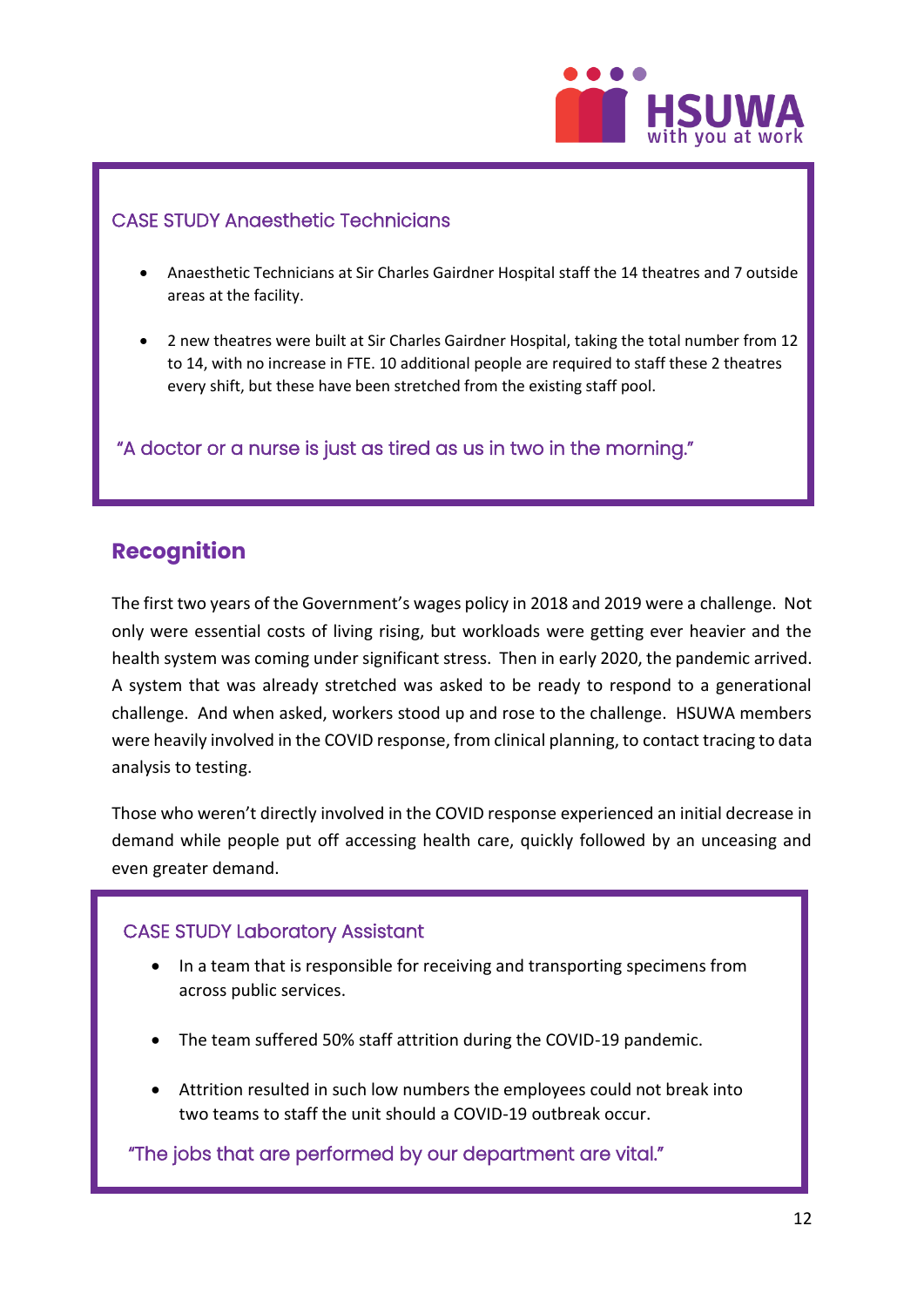

## CASE STUDY Ward Clerk - Intensive Care Unit

- Unit growth from 23 beds to 30 beds, with no additional staff support.
- No additional pay for extra workloads or risk.
- Other Clerical staff are expected to cover 3 to 4 Wards on the one shift.

 "The work carries over from the day shift and I am just expected to do it. There's no extra time or money, I just do it."

"Being in ICU it's vital that the paperwork is in the right spot so its quickly and easily accessible. In an emergency in ICU it happens fast and it's serious. It's the difference between someone living and dying."

HSUWA members go to work when everyone else is asked to stay home. They kept going to work when there wasn't enough, or the right, PPE for them to be sure they were safe. They kept going to work despite the personal toll it took on them to be a health worker in a pandemic. They will keep going to work when we have community transmission of COVID-19 after we open up. This is because, overwhelmingly, HSUWA members are committed and proud to work in public health.

This commitment needs to be recognised and rewarded. It is essential that any new wages approach factors in the value of this dedicated public health workforce, that are critical now and into the future.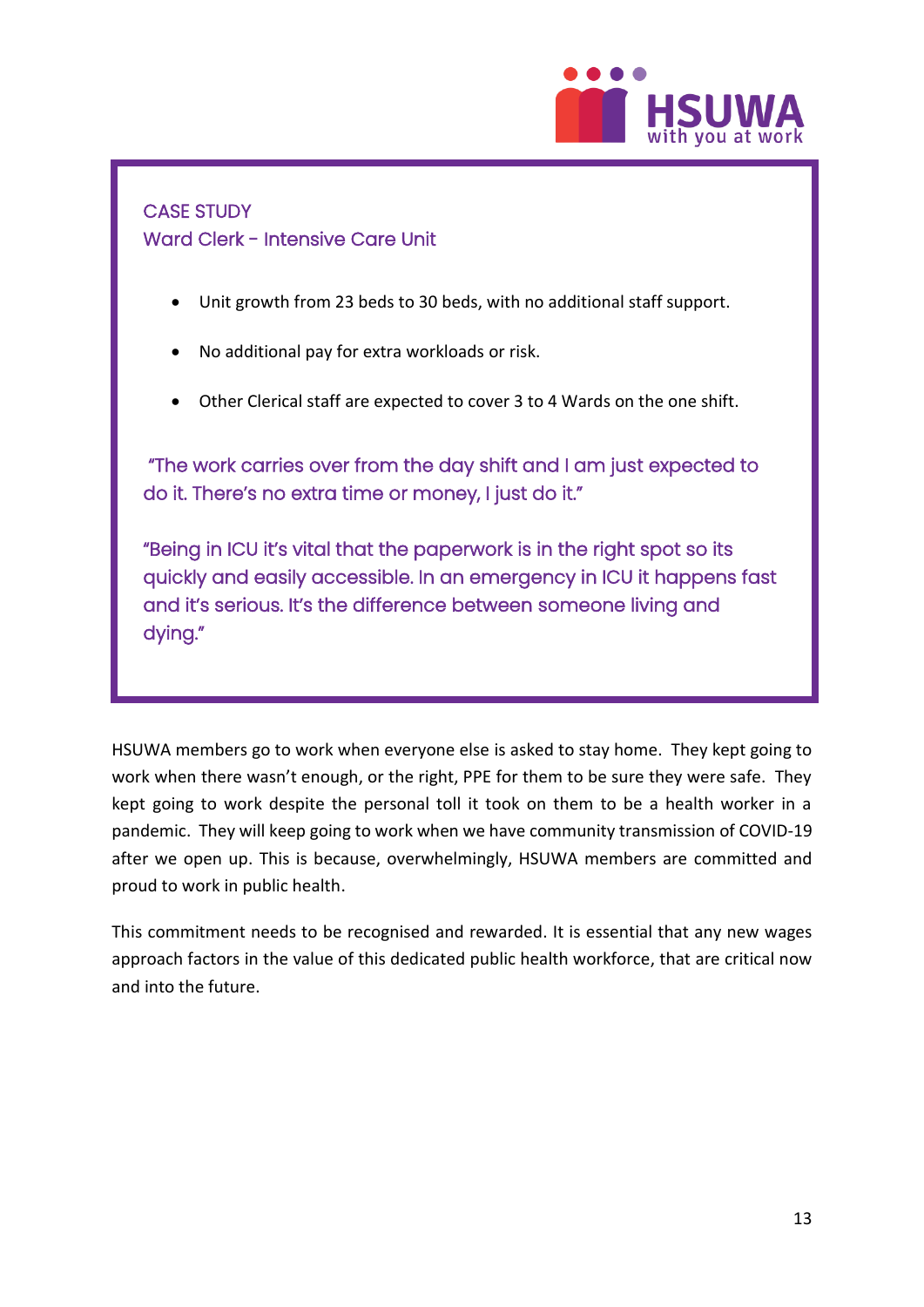

## "We have been told how essential we are. If we are so essential, why are we being paid as if we are so easily replaced?"

**HSUWA Member Question** 

## <span id="page-14-0"></span>**Attraction and Retention**

There are widespread attraction and retention issues due to the public sector health jobs not holding the value they once did. All around, the essential costs of living are rising faster than their pay. Other factors contributing include increasing workload and service demand issues, safety concerns and the high prevalence of insecure jobs.

It is well known that regional WA struggles to provide a full complement of health services. Genuine bargaining would allow our regions to compete for permanent employees rather than be dependent on FIFO.

Many of the highly skilled and qualified professionals working in HSUWA covered roles are able to practice overseas and the global competition for talent in the current pandemic will only increase. Health Service Providers (**HSPs**) are advising the union of significant difficulties in attraction and retention of key occupations. This is particularly evident in occupations providing mental health services and support (for example Clinical Psychologists and Social Workers), in Data Analysis and Health Informatics and in Medical Imaging.

Competition between States and internationally for an increasingly skilled health work force is growing. There is a belief that opening borders will help address workforce concerns, however there is also a significant concern that the opening of interstate and international borders will result in an exodus of skilled and qualified staff, in part because of wages.

Services like the Cancer Centre based at Sir Charles Gairdner Hospital are estimating that approximately one third of the Radiation Therapists currently employed by them are likely to travel overseas or interstate to work as soon as border changes and quarantine requirements allow.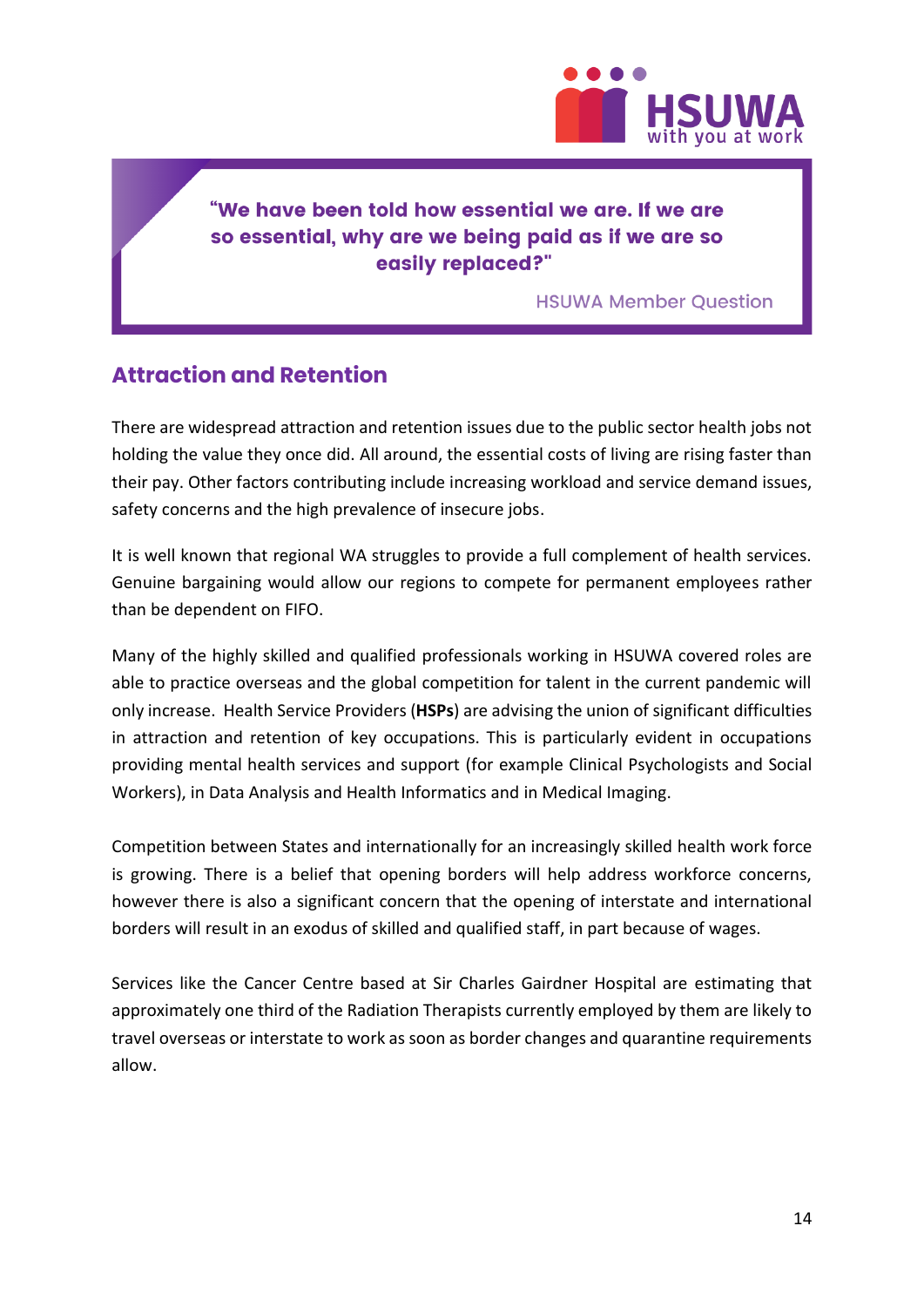

## <span id="page-15-0"></span>**Victorian Pay Comparison - Medical Scientists, Pharmacists and Psychologists**

In Victoria, highly qualified and specialised occupations including Clinical Psychologists, Clinical Perfusionists, Genetic Counsellors and Medical Physicists have had a base line annual salary increase of 3.25% each year from 2017 to 2020.

They can receive total remuneration packages that significantly exceed those offered in WA. These occupations usually require significant post-graduate study (in some cases it is required to become registered) and accessing this study in WA is not possible for some of these professions. This is the case for Genetic Counsellors and will soon be the case for Clinical Perfusionists. These facts combine to mean that WA Health will generally need to recruit staff from interstate and overseas. Non-competitive wages present a barrier to staffing these highly qualified occupations.

> "When will the Government realise that they need to invest in WA staff and in retaining WA staff through a solid wage offer to ensure we are fully equipped to treat WA cancer patients now and in the future?"

> > **HSUWA Member Question**

HSPs are currently advertising for occupations working in mental health services interstate and overseas with limited success. The explosion in referral rates to mental health services and the inability to staff services is combining to create substantial increases in wait times to receive treatment and has the knock-on effect of patients presenting at Emergency Departments.

Health Professionals are in high demand both in private hospitals and in their own private practice. Private health care providers are paying sign on bonuses (recently \$2,000 at St John of God) and increasing base rates of pay, and other companies are promising much higher rates of pay to those who leave the public service.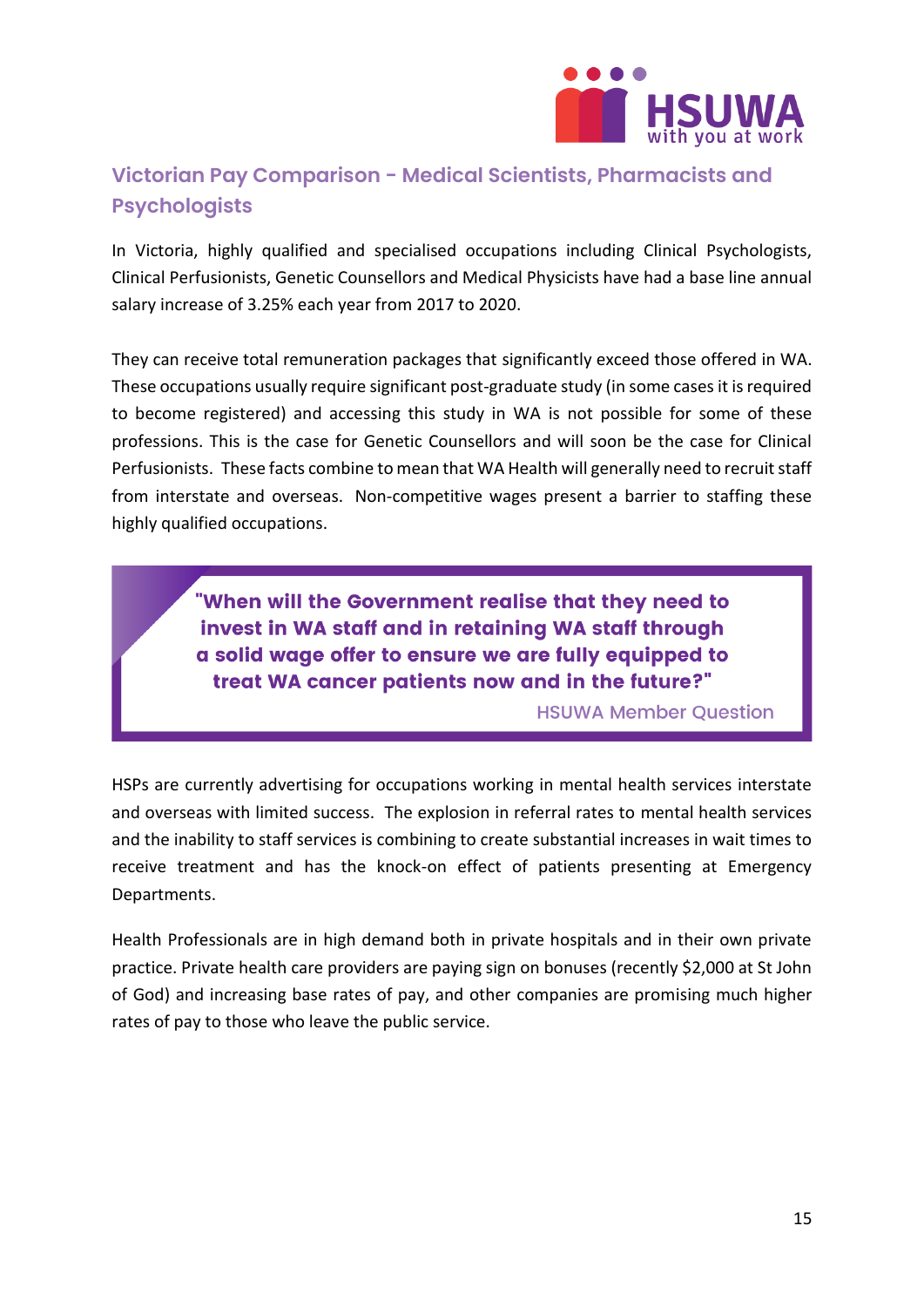

#### CASE STUDY Radiation Therapy

- Sir Charles Gairdner Hospital offers the only public oncology service in Western Australia.
- Radiation Therapists use highly technical and expensive equipment.
- The team treat 2,000 2,500 cancer patients per year with radiation therapy.

"It takes about six months of post-graduate training to get someone up to speed in using the Cyber-knife accurately and safely.

A couple of years ago a private Cyber-knife clinic opened up and we lost five staff in about eighteen months. If you do the maths, five staff and six months of training is three years of hard work and Government money invested to boost a private clinic."

The public system must remain competitive for the Government to deliver the quality services it promises for the people of WA. The State risks no longer be competitive as 'an employer of choice' for the young and mobile, highly educated health professionals of the future.

## <span id="page-16-0"></span>**Medical Imaging Technologists**

There are significant staff shortages in tertiary hospitals, which have contributed to delays in discharge of inpatients and extended waitlists for outpatient services. We are advised that WA-based Universities will graduate just 30 Medical Imaging Technologists in the current student cohort and that private sector employers are actively recruiting these students. Private sector employers are offering packages to MITs that currently cannot be matched by the public sector.

## CASE STUDY Medical Imagining Technologists

• Both have completed 4 years of study and been in the profession for 8 years.

 "The public system used to be attractive to new graduates but they can make the same money in private without the shift demand."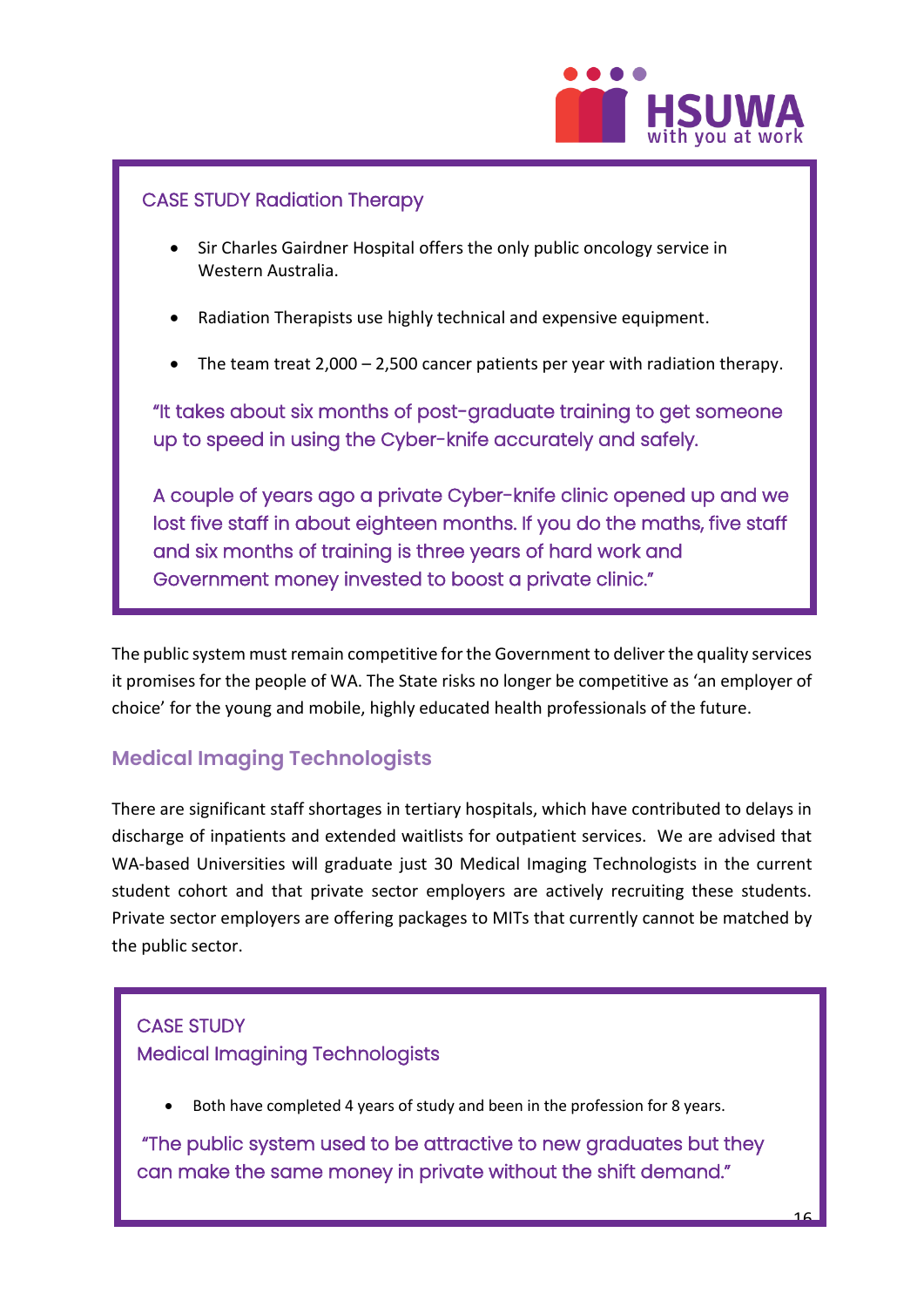

## <span id="page-17-0"></span>**Clinical Perfusionists**

Clinical Perfusionists are highly specialised Health Professionals. They operate the heart-lung bypass machine (cardiopulmonary bypass) during heart surgery to maintain safe and stable conditions for the patient on the operating table.

There are small number of Clinical Perfusionists employed in WA public health which makes them a valuable part of the surgical team, and one of the many vital health care workers who in most surgeries, remain unseen by patients. Perfusionists also work with patients in the ICU, so these are just some of the vital health care professionals who would be impacted by an outbreak of COVID-19.

Yet Western Australia is not competitive with any other State public health system on pay. Our calculations estimate that they are paid between 15% - 50% less annually depending on the State. HSUWA also understands that training for Perfusionists in WA will soon cease and instead will need to be undertaken in the US at significant cost (approx \$55,000 per attendee).

## <span id="page-17-1"></span>**The Bigger Picture in Health**

While low wages growth is directly affecting the attraction and retention of staff amidst a growing shortage of skilled workers across health services, it also relates to the strong perception that public health workers are increasingly unheard and unsupported.

The crisis in public health today is years in the making, but the collision of the slow progress of longer-term planning and investment identified in the Sustainable Health Review with the pandemic and increasing service demands (before community transmission of COVID-19), has now stretched the system to capacity. Adding no meaningful wage increases to those growing pressures and safety risks (and too often poor workspaces), has unsurprisingly led to seriously low morale.

We also see an emerging pattern underlying the crisis in the sector - the missing voice of health workers. In the recent "Your Voice in Health" Ministerial Survey, 55% of staff couldn't agree with the statement:

"*I think it is safe to speak up and challenge the way things are done in my organisation*".

We believe that low wages growth, irrespective of changing and challenging conditions, is a contributing factor to inhibiting worker engagement. The total focus on costs has a basis - but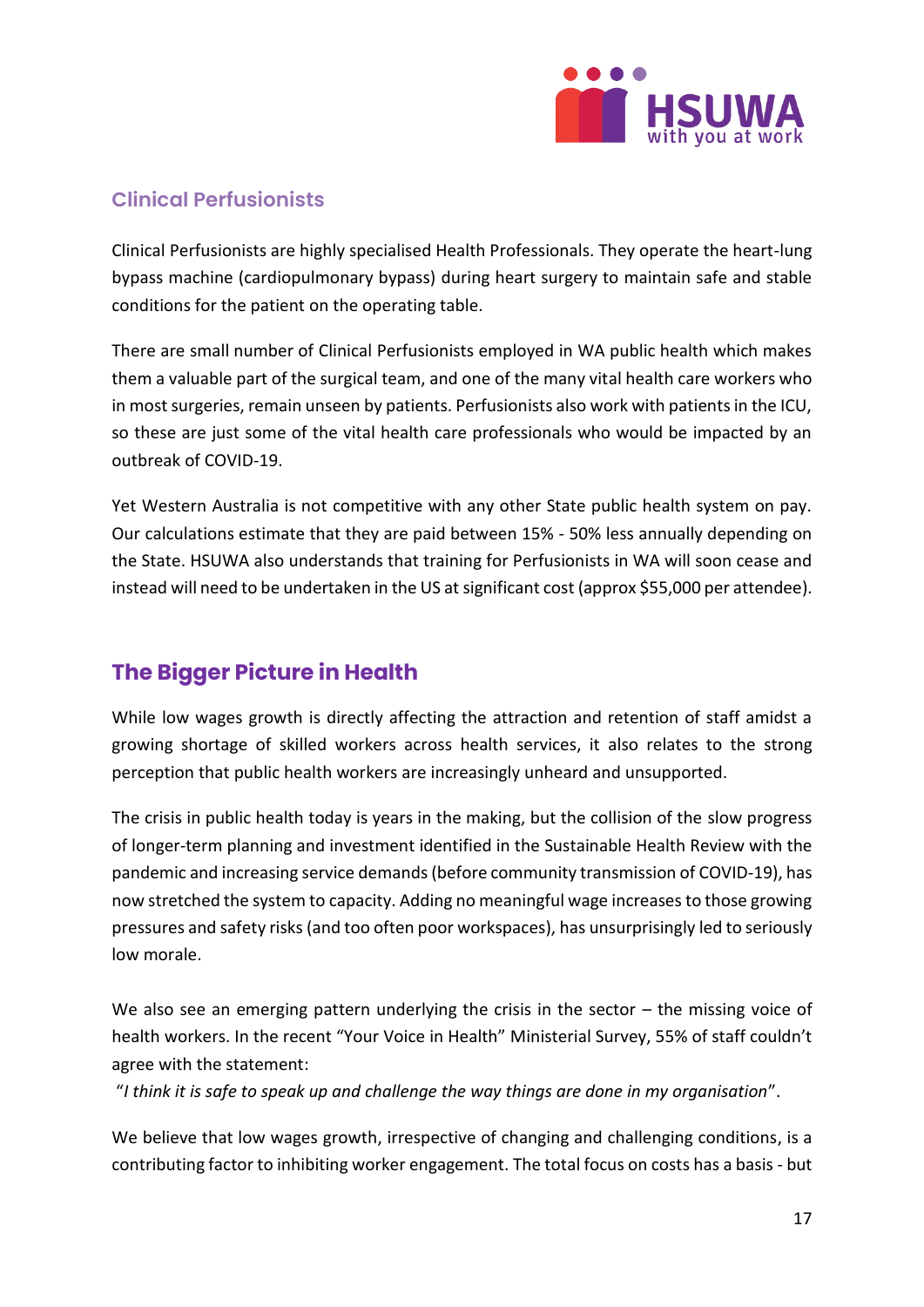

it limits health workers from challenging and improving existing systems, those who know what needs to improve in the health system more than anyone.

We believe an important way to achieve long term systematic change is by putting the concerns of the workforce at the forefront. This includes the effective organising of workers in a democratic union that allows decisions to be shared between health leaders – at both the worker and senior management level. If workers do not believe they can make change to their pay and conditions and improve their working life, it is understandable if they pull back.

## <span id="page-18-0"></span>**Recommendations**

HSUWA seeks a new policy framework that moves away from entrenched low wage growth and limited capacity to bargain, that has devalued and demoralised health workers.

In response to the Review opportunity about a new approach to wages policy, our members have emphasised fairness, equity and recognition and the need to attract and retain valuable and skilled health workers to run the WA public health system. This means we recommend establishing a regular process and a broader framework, that keeps the workforce that is needed to deliver critical services, front and centre.

## **Recommendation 1:**

The Government should establish a framework to determine public sector wages policy that:

- has clear aims that the policy seeks to deliver;
- identifies a range of factors for consideration (beyond bottom-line wages cost in the State Budget); and
- is revisited every two years in a process that embeds consultation with workers and their unions.

## <span id="page-18-1"></span>**Recommendation 2:**

The framework must allow for genuine bargaining by:

- not setting a wages cap (because that doesn't allow for discussion about important changes between workers and their employer);
- allowing for pay related entitlements (including classifications) to be considered and improved, independent of a headline wages figure;
- allowing for the term of an agreement to be more than two years; and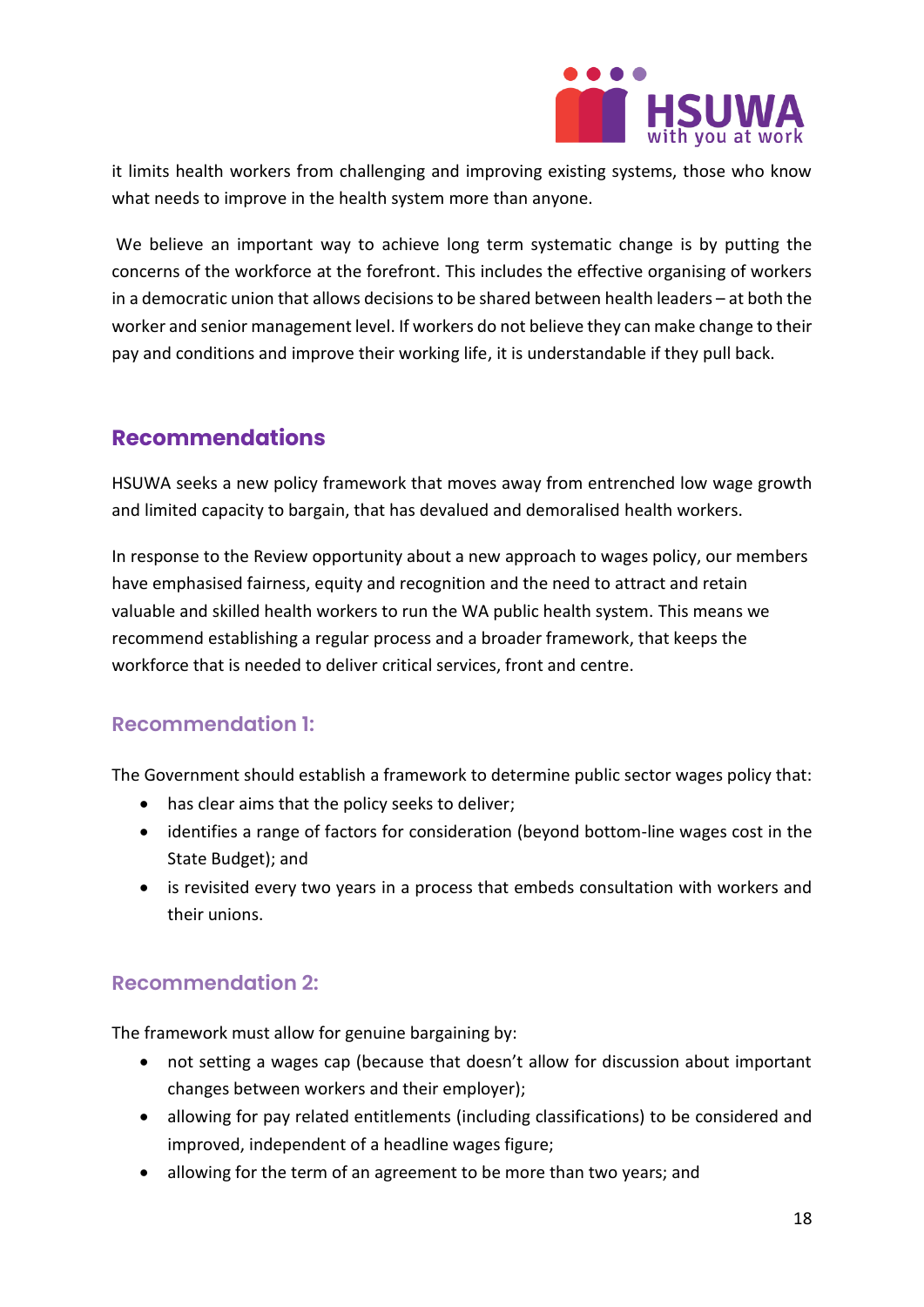

• allowing for a response to situations that are unique to members' workplaces and sectors.

#### <span id="page-19-0"></span>**Recommendation 3:**

The initial framework should aim to strengthen the WA public sector workforce. It should take into consideration factors including:

- The value of public sector workers and their role in providing essential services.
- Recognition of working conditions and safety risks, including the possibility of conditions changing – as they have in the health system since COVID-19 emerged.
- Workforce strategy and the labour market especially attraction and retention in the current climate and the hidden costs of turnover.
- The long standing and extensive contribution of the public sector workforce to budget repair and the cut to real wages experienced by most workers.
- The broad stimulus effect of wages on the local economy and supports to other parts of the economy, and the flow on effect to private sector wages and investment.
- Relevant economic indicators and forecasts, which allows consideration of budget forecasts and the wages bottom-line cost, but not to the exclusion of other factors.
- The impact to the Government's commitments in relation to social justice.

#### <span id="page-19-1"></span>**Recommendation 4:**

Given Recommendations 1 to 3, we consider there must be a wage increase of at least 4% (or \$2,500 whichever results in the higher floor), each year for the next two years and a commitment to genuine bargaining.

## <span id="page-19-2"></span>**Process and Conclusion**

This Review, introduced by the Government, is a positive and important step. Ensuring union members are at the centre of the Review process will ensure better information is provided to Government and will allow for a greater diversity of voices and ideas to reach decision makers. We believe that the four Recommendations of our submission will contribute to a better health system.